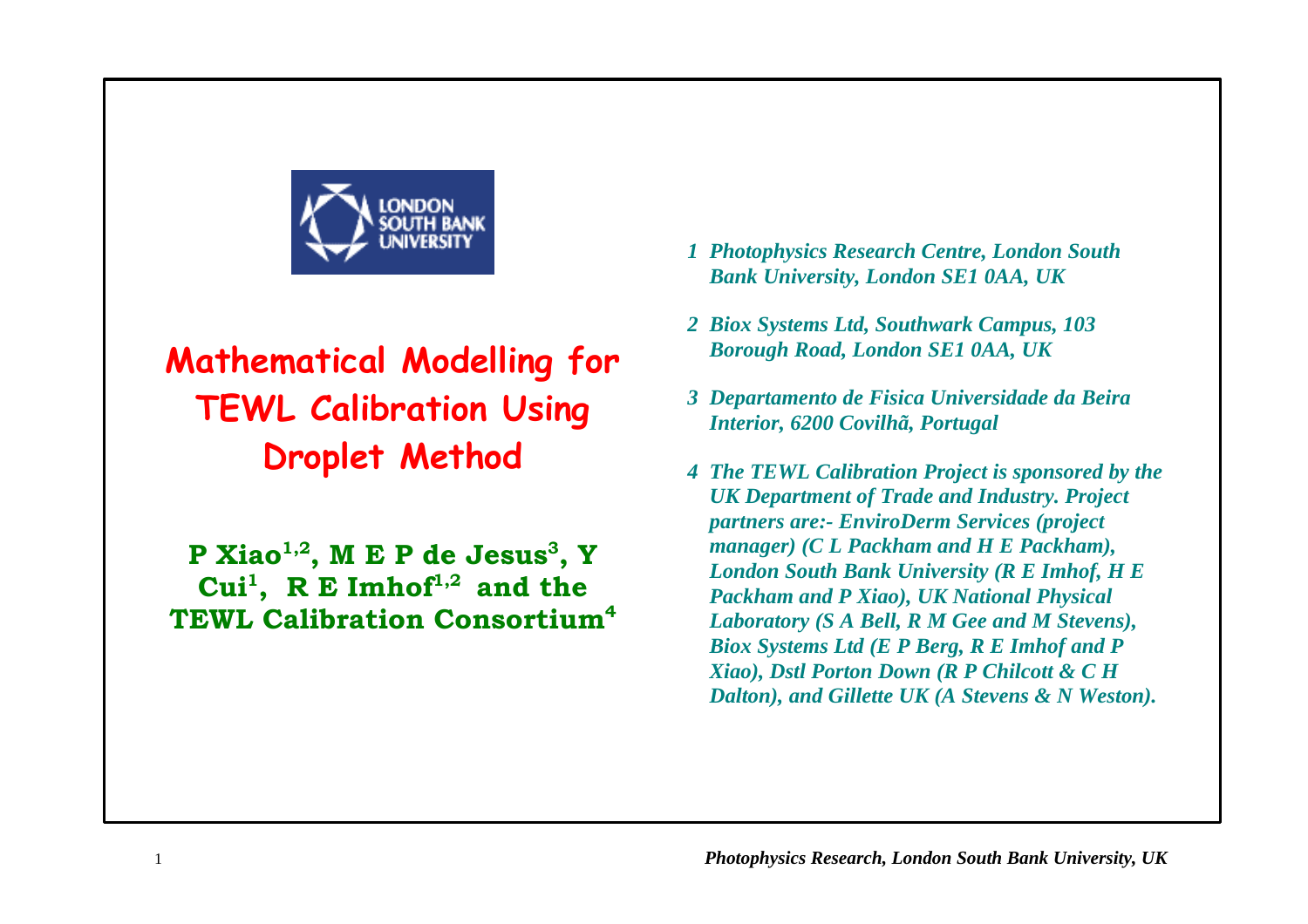# **1. Introduction**

The droplet method for TEWL calibration is a new technique [1,2], which has the advantages of gravimetric based calibration, good repeatability, and traceability. It can be used for calibrating any TEWL instruments that is capable of recording a time series of water vapour flux density readings.

In this paper, we will present a mathematical modeling for calibrating both open-chamber TEWL instruments and closed chamber with a cold plate condenser TEWL instruments. We will study the effect of RH sensor position, RH sensor miscalibration, chamber length, droplet position, and instrument response speed.

## **2. Theory**

Figure 1 shows a schematic diagram of the TEWL calibration using droplet method.



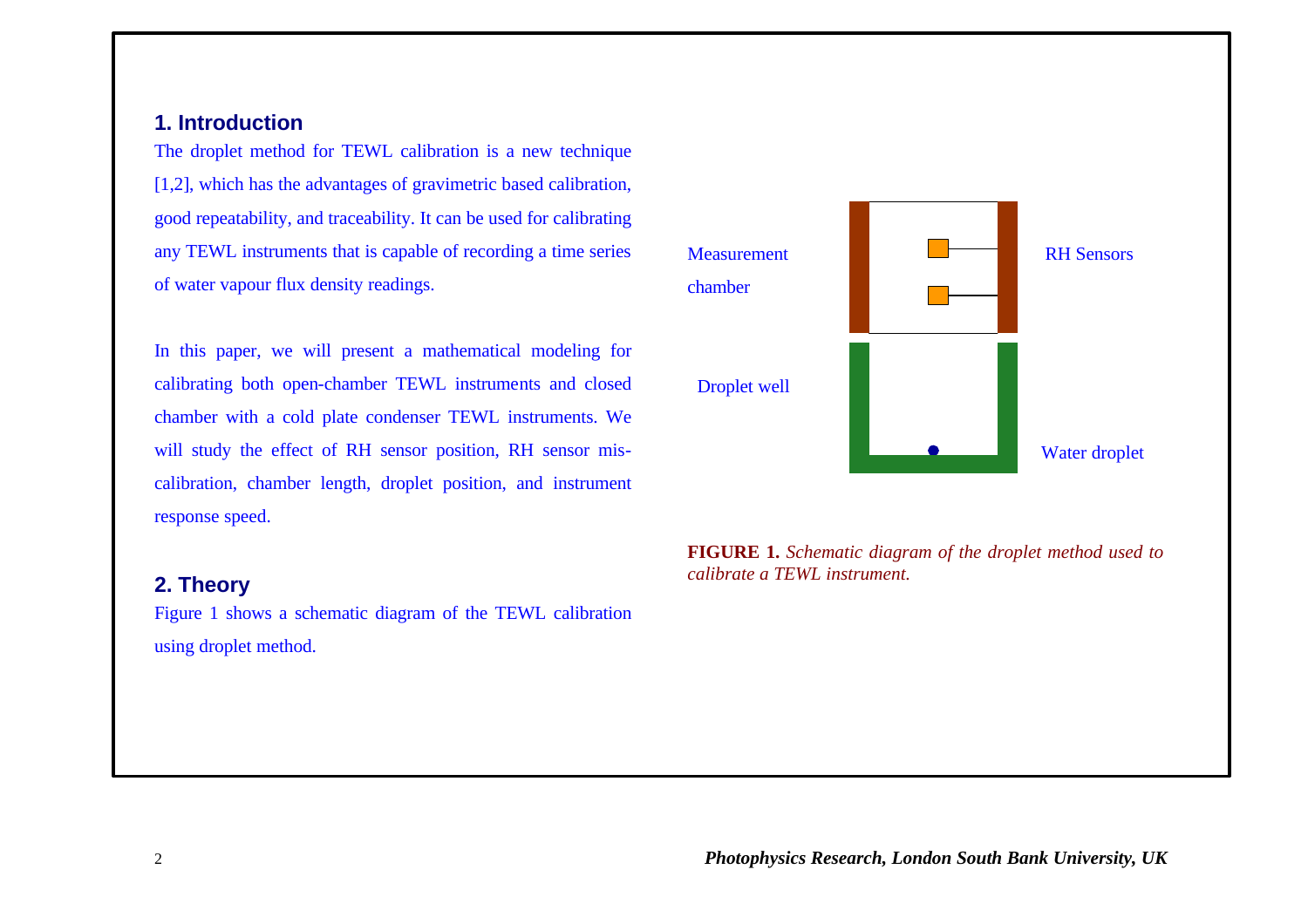#### **2.1 Water Vapour Density Map within the Measurement Chamber**

Water vapour density distribution within the measurement chamber is not uniform during TEWL calibration using droplet method. Figure 2A shows the water vapour density map within the measurement chamber at time 200 seconds. Figure 2B show the time dependent water vapour density curve at the sensor position.

Apparently, water vapour can diffuse into the chamber and reach steady state very quickly (~20 seconds). Also, if an RH sensor is a certain distance away from the droplet, say half of chamber length, then at sensor horizontal position the water vapour density distribution will be relatively uniform, there is no difference to put the sensor(s) in the centre as in open-chamber instrument, or on the chamber cylinder wall as in closedchamber instrument with a condenser.



**FIGURE 2.** *Finite Element simulation of water vapour density map within a TEWL measurement chamber. A: vapour density at 200sec. B: vapour density vs time (sec) at the sensor position. Water vapour diffusion coefficient of air used is*  $2.54x10^{-5} m^2/s.$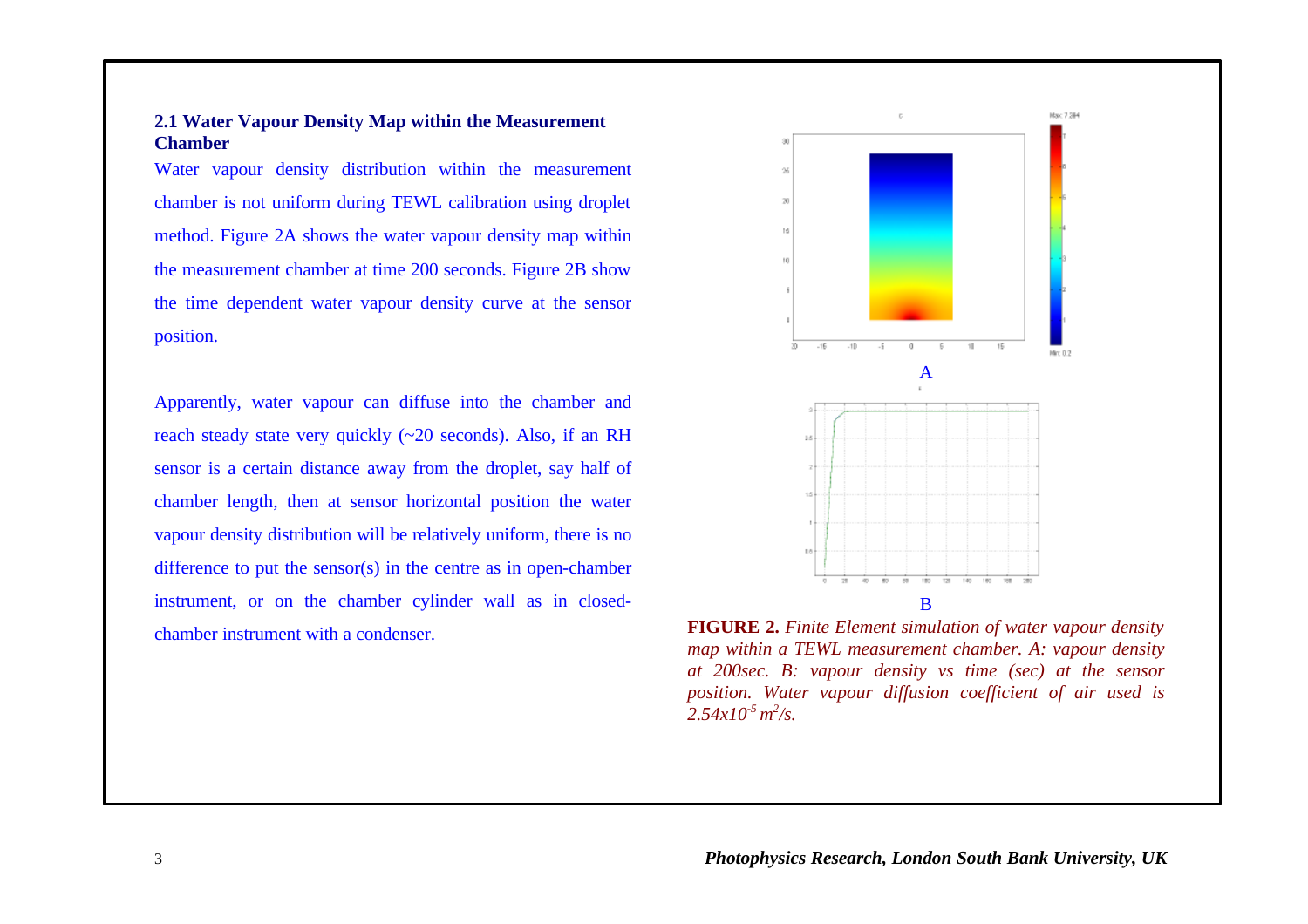#### **2.2 Effect of Sensor Position, Chamber Length & Droplet Position**

There are many factors that may affect the TEWL calibration using droplet methods. Figure 3 shows the flux density map within the measurement chamber with the droplet at different positions. Figure 4 shows the flux density at the cross section of the sensor position with droplet at different positions.



**FIGURE 3.** *Finite Element simulation of water vapour flux density map within a TEWL measurement chamber. A: droplet at the edge. B: droplet at the centre. C: with a longer chamber.*

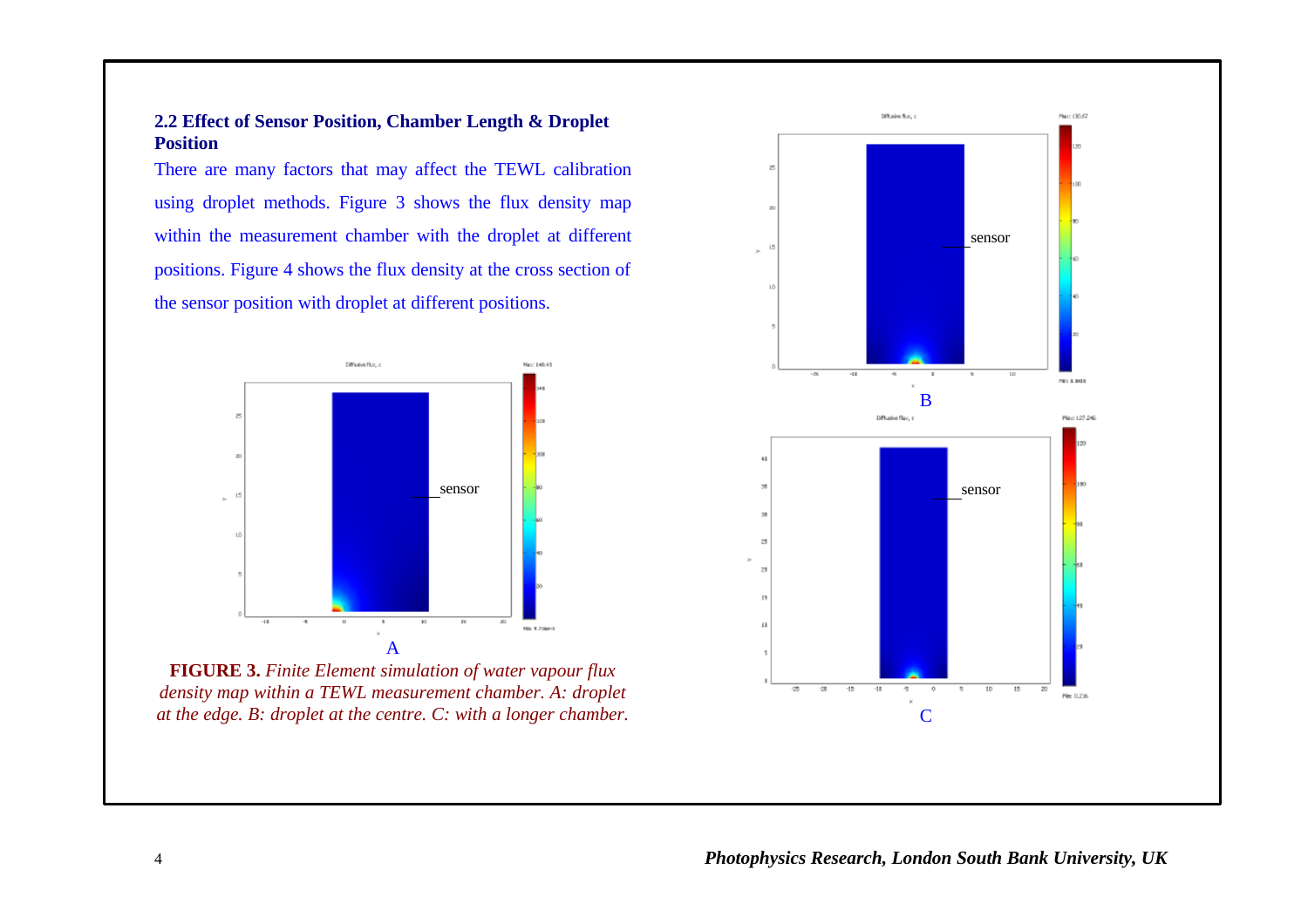From Figures 3 and 4, the horizontal position of droplet will significantly affect the calibration result. However the vertical position, as long as the droplet is a certain distance away from the sensor, will not affect the calibration result. It will only make the calibration time longer.

As for sensor position, when the droplet is in the centre, it makes no difference to the calibration result, as the flux distributed evenly across the section. But when the droplet is away from the centre, then the sensor position will affect the results.





**FIGURE 4.** *Finite Element simulation of time dependent water vapour flux density at cross-section of sensor position. A: droplet at the edge. B: droplet at the centre. C: with a longer chamber.*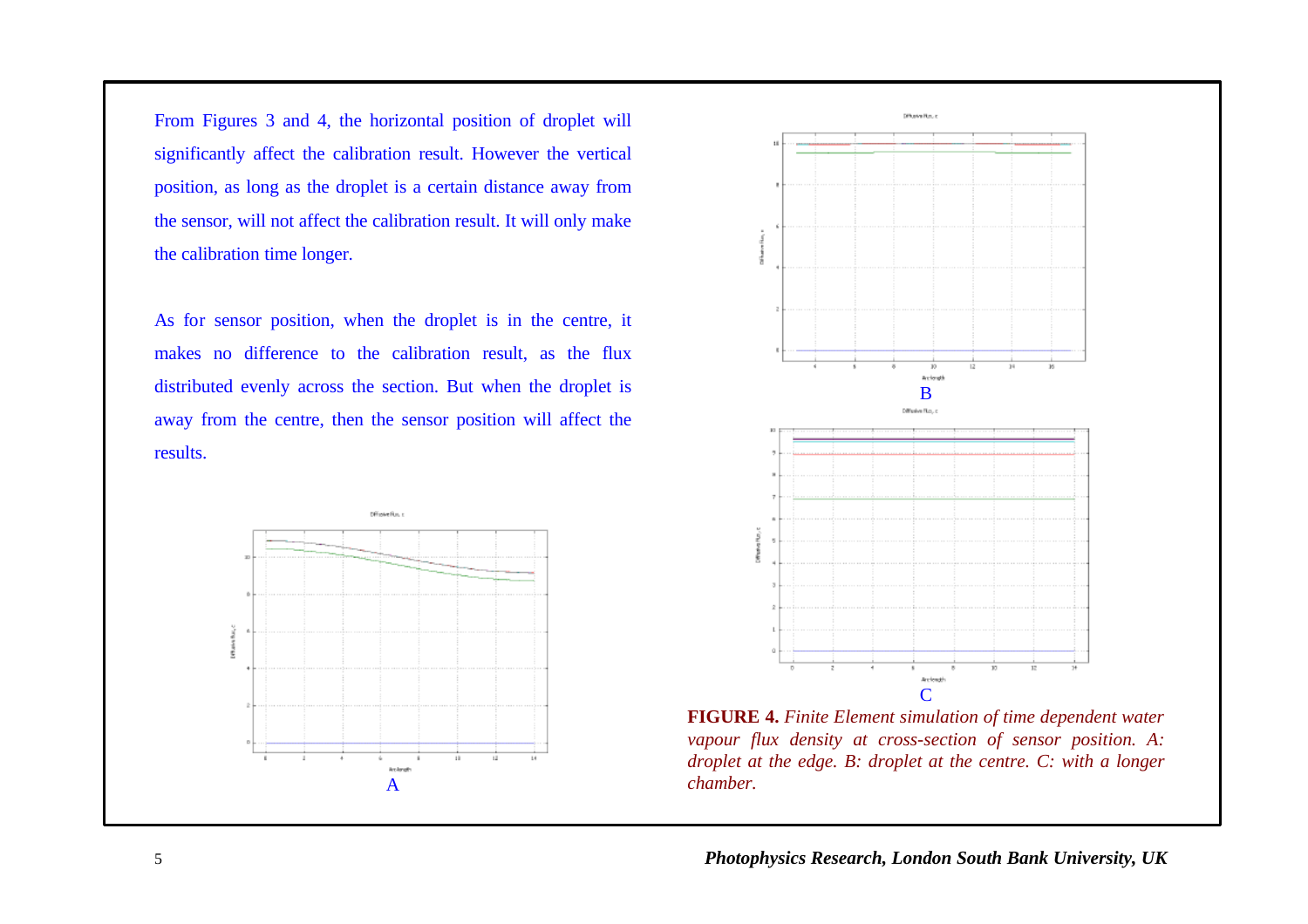Figure 5A shows the flux error caused by droplet position when the sensor in on the wall. Figure 5B shows the flux error caused by droplet position when the sensor in the centre. When the droplet is in the centre, the sensor position will not cause any error in flux calculation.



B **Flux Error (Sensor in Centre)** 0 2 4 6 8 10 12 0 0.2 0.4 0.6 0.8 1 **|?r/r| |?J/J| %**

**FIGURE 5.** *Flux error due to droplet position calculated from the results shown in Figure 3. A: sensor on the wall. B: sensor in the centre.*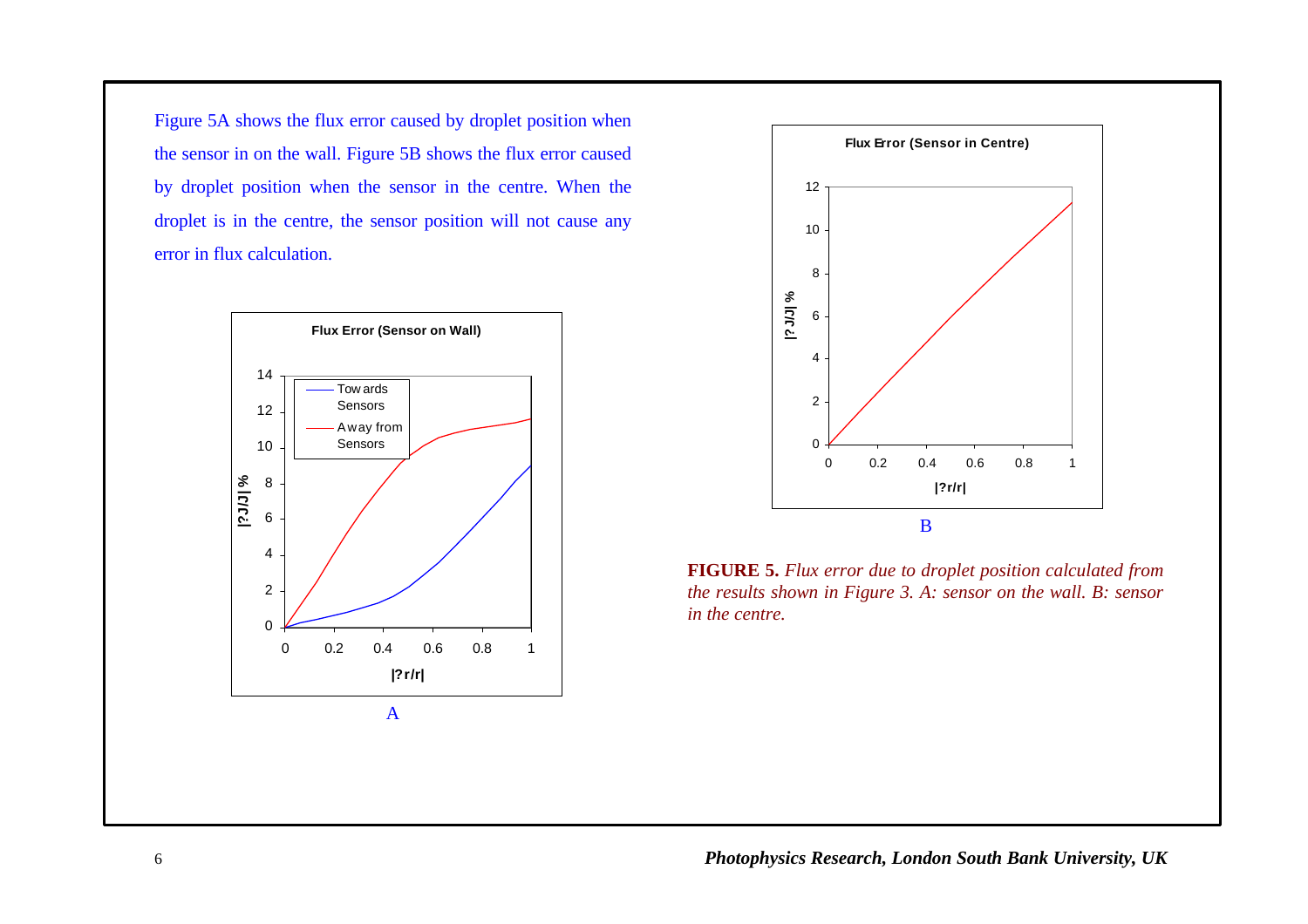## **2.3 Effect Of RH Sensor Mis-calibration**

The RH value measured by a sensor in a TEWL instrument

 $(c_i)$  can be assumed as a function of real RH value  $(c_k)$ .

$$
\mathbf{c}_l = a + b \mathbf{c}_k
$$

where a is an offset parameter due to hysteresis, and b is the slope. In an ideal world, a=0, b=1. But in practice,  $a \ne 0$ ,  $b \ne 1$ .



Vapour density at the sensor position within the measurement chamber is given by

$$
V\!D = \boldsymbol{c}_I \cdot f(T_s)
$$

where  $T<sub>S</sub>$  is sensor temperature.

For **closed-chamber instrument with a condenser**, the flux is:

$$
J = A * (VD - f(Tc))
$$
  

$$
J = A * ((a + b\mathbf{c}_{R}) \cdot f(T_{S}) - f(T_{C}))
$$

where A is flux scaling factor, and  $T_c$  is condenser temperature.

In baseline calibration, we have

$$
J = 0
$$
  
\n
$$
A * (VD - f(T_c)) = 0
$$
  
\n
$$
a = \frac{f(T_c)}{f(T_s)} - bC'_R
$$

Therefore, the baseline calibration in the condenser method will correct any mis-calibration of offset parameter "a".

In flux calibration using droplet method, the integration of flux density *J* over time, multiplied by the cross-sectional area *B* can be equated to the quantity of the water droplet *Q*,

$$
B \cdot \int_{t0}^{t1} A \cdot J \cdot dt = Q
$$

7 *Photophysics Research, London South Bank University, UK*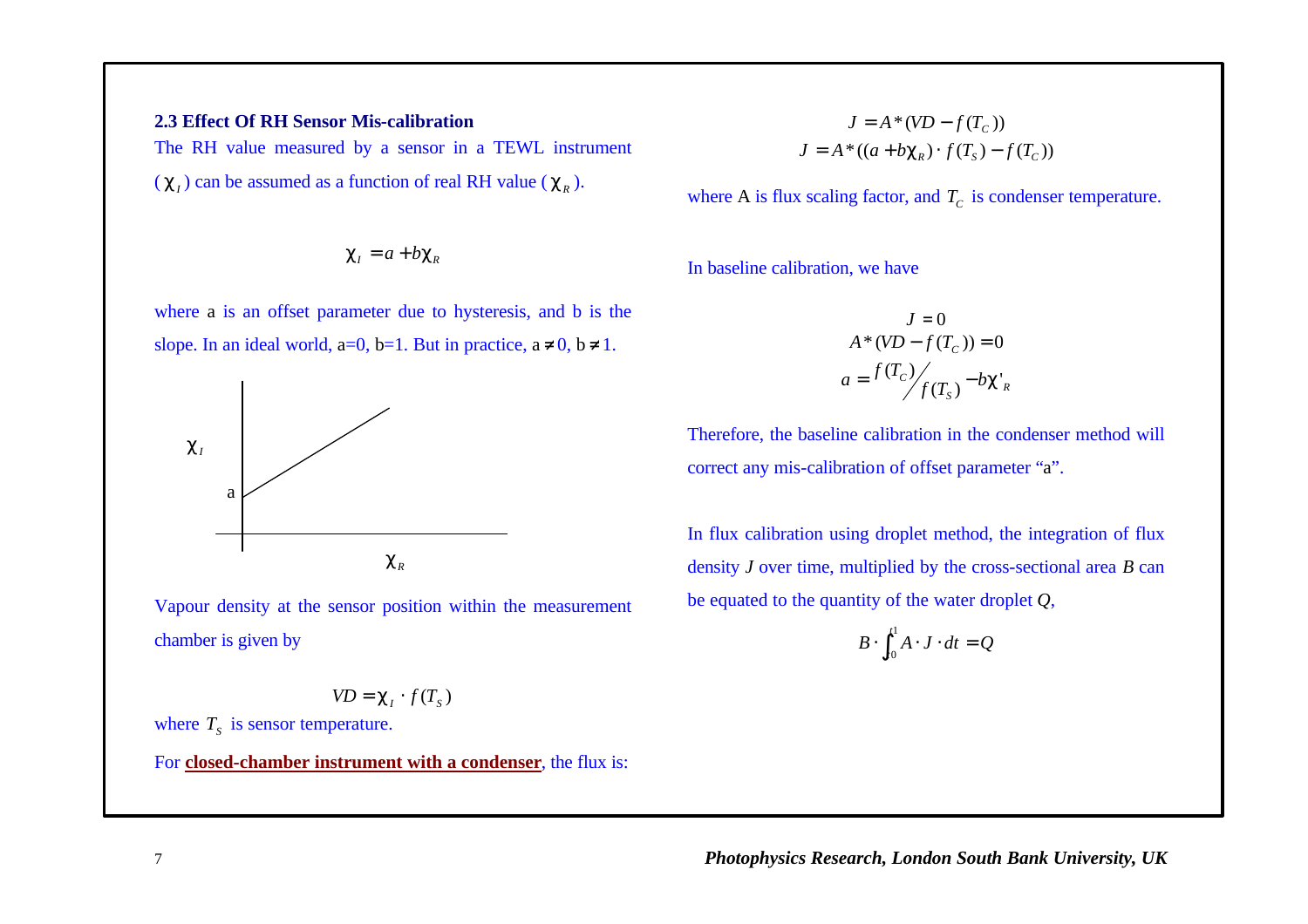$$
B \cdot \int_{t_0}^{t_1} A \cdot b \cdot (\mathbf{c}_R - \mathbf{c'}_R) \cdot f(T_s) \cdot dt = Q
$$
  

$$
A \cdot b = \frac{Q}{B \cdot \int_{t_0}^{t_1} (\mathbf{c}_R - \mathbf{c'}_R) \cdot f(T_s) \cdot dt}
$$

In other words, when the instrument is baseline-calibrated, the droplet calibration will correct for any mis-calibration of the sensor calibration parameter *b*.

#### For **open-chamber instrument with two sensors**, the flux is:

$$
J = A * (VD1 - VD2)
$$
  

$$
J = A * ((a1 + b1c_{R1}) \cdot f(T_{S1}) - (a2 + b2c_{R2}) \cdot f(T_{S2}))
$$

where A is flux scaling factor, VD1 is vapour density at sensor 1 and VD2 is vapour density at sensor 2.  $T_{S1}$  is sensor 1 temperature, and  $T_{s2}$  is sensor 2 temperature.

In baseline calibration, we have

$$
J = 0
$$
  
(VD1–VD2) = 0  
(a1+b1 $\mathbf{c}_{R1}$ )  $\cdot f(T_{S1}) = (a2+b2\mathbf{c}_{R2}) \cdot f(T_{S2})$ 

Therefore, a baseline calibration alone is not enough to correct for any mis-calibrations of the two humidity sensors.

In flux calibration using droplet method, the integration of flux *J* over time, multiplied by the cross-sectional area *B* can be equated to the quantity of the water droplet *Q*

$$
B \cdot \int_{t_0}^{t_1} A \cdot J \cdot dt = Q
$$
  

$$
B \cdot \int_{t_0}^{t_1} A * ((a1 + b1 \mathbf{c}_{R1}) \cdot f(T_{S1}) - (a2 + b2 \mathbf{c}_{R2}) \cdot f(T_{S2})) dt = Q
$$

Therefore, the droplet calibration is not enough to correct any mis-calibration of the two humidity sensors. In order to get accurate flux results, in addition to the flux calibration using droplet method, the two humidity sensors also need to be calibrated separately.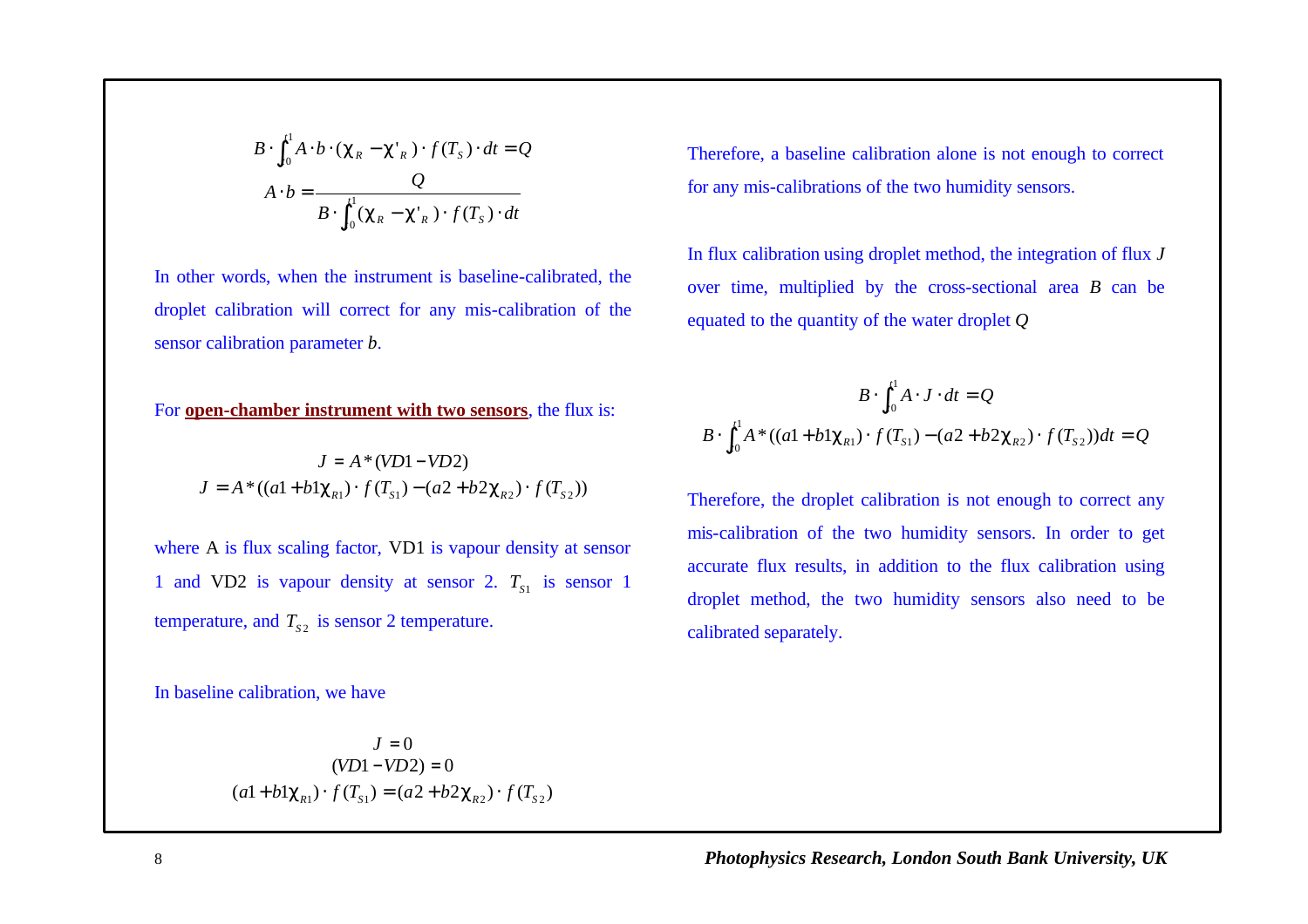## **2.4 Effect of Finite Instrument Response Time**

All instruments have finite response time, therefore the flux measured by instrument  $(J_M(t))$  equals the convolution of real flux  $(J_{real}(t))$  and instrument response  $(R(t))$ .

$$
J_{_M}\left(t\right)=J_{_{real}}\left(t\right)\otimes R(t)
$$

During droplet flux calibration, we have

$$
\int_{-\infty}^{+\infty} J_M(t)dt = \int_{-\infty}^{+\infty} J_{real}(t) \otimes R(t)dt
$$
  

$$
= \int_{-\infty}^{\infty} \int_{-\infty}^{\infty} J_{real}(t)R(t-t)dt dt
$$
  

$$
= \int_{-\infty}^{\infty} J_{real}(t) \left[ \int_{-\infty}^{\infty} R(t-t)dt \right] dt
$$
  

$$
= \int_{-\infty}^{+\infty} J_{real}(t)dt
$$

For linear instruments, i.e.

$$
\int_{-\infty}^{+\infty} R(t-t)dt = 1
$$

the integration of the flux measured by the instrument  $(J_M(t))$ equals the integration of real flux  $(J_{real}(t))$ , which means the droplet calibration will cancel out the finite instrument response time effect.